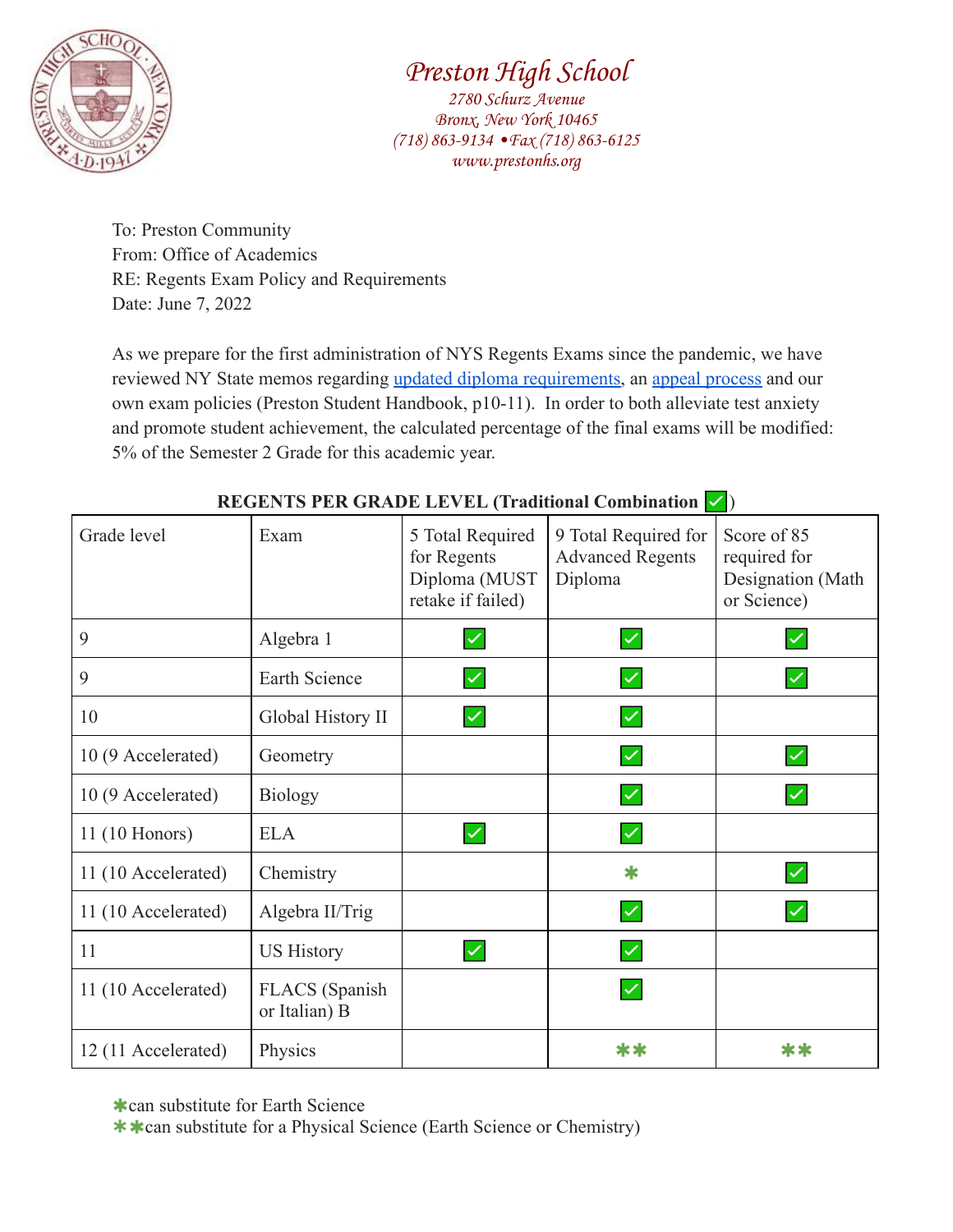## **ACADEMIC STATUS FOR PROMOTION & APPEAL PROCESS**

Promotion to the next grade level requires that students pass ALL courses. Failed courses cannot be repeated at Preston in the following year. Students who do not achieve a passing grade in any subject in June are required to take the failed course(s) in summer school. Students failing three or more subjects incur academic dismissal.

Students who pass a course, and who score between 50-64 on the Regents Exam, are eligible for an appeal, which we will automatically file. A grade of "SA" will appear on the student's transcript. This fulfills the requirement for a Regents diploma.

Any student who scores under 50 must **register and retake the Regents exam in August 2022.**

- Students are encouraged to attend a "crash" course or other organized study program to take the state exam in August
- Some testing sites require a crash course to register for the August exams

# **THE DIFFERENCE BETWEEN REGENTS DIPLOMA AND ADVANCED REGENTS DIPLOMA**

For a **Regents diploma,** students must have completed successfully with a 65%, an E, or SA (Special Appeal) on the following 5 exams: 1 Science, 1 History, 1 Math, ELA, and 1 Pathway (which could be an additional Regents exam).

For an **Advanced Regents diploma,** students must have completed successfully with a 65%, an E, or SA (Special Appeal) on the following 8 exams: 2 Sciences (1 life science-Living Environment, and 1 physical science-Earth Science, Chemistry or Physics), 3 Math (Algebra I, Geometry, and Algebra II), ELA, Global History and Geography or U.S. History, and FLACS.

### **Advanced Designation with Mastery in Mathematics:**

Meet all assessment requirements for Regents with Advanced Designation and in addition score an 85 or better of each of the 3 Regents exams in Math.\* **\*not an average of the 3 Regents exams.**

## **Advanced Designation with Mastery in Science:**

Meet all assessment requirements for Regents with Advanced Designation and in addition score an 85 or better on 3 Regents exams in Science.\* **\*not an average of the 3 Regents exams.**